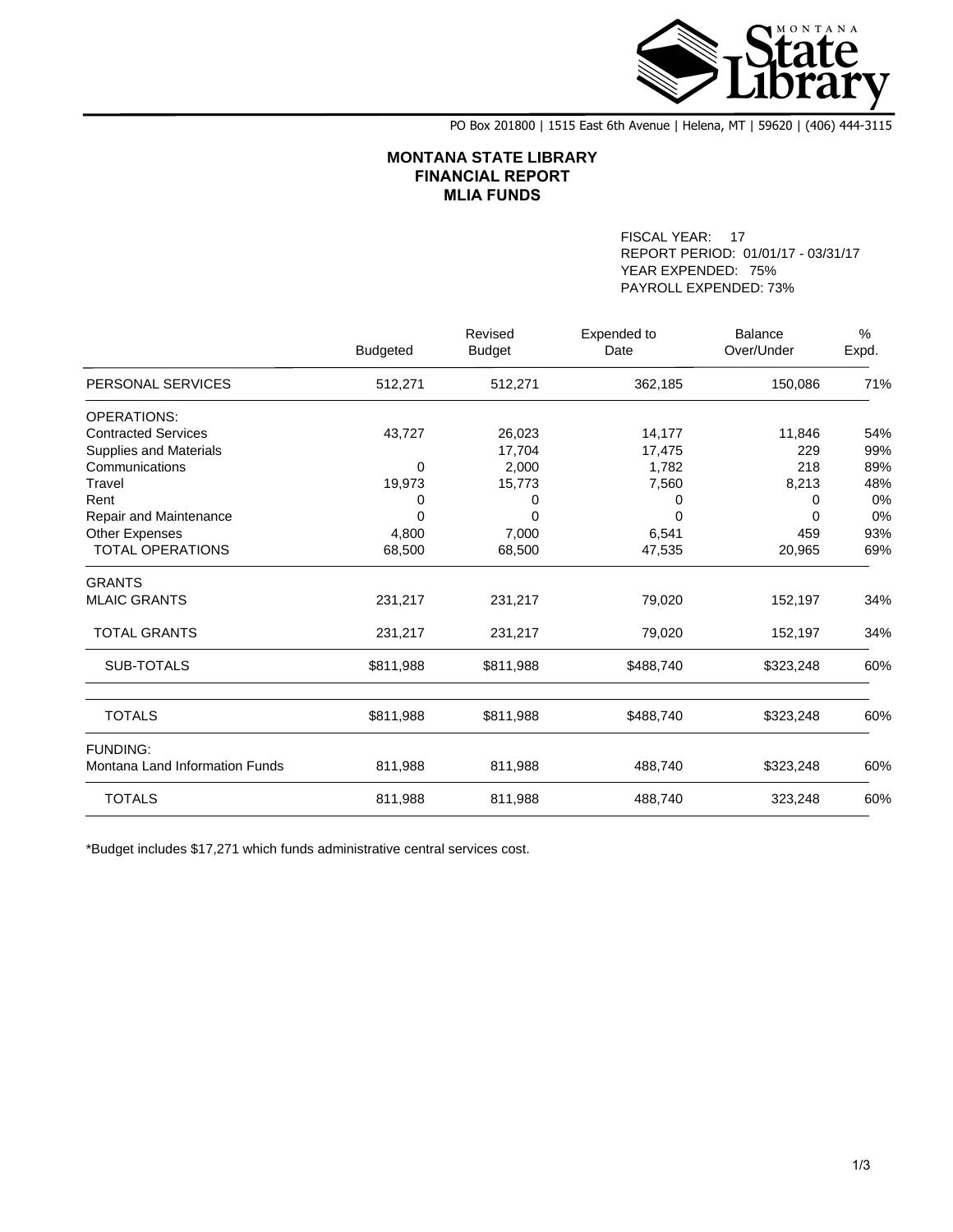

PO Box 201800 | 1515 East 6th Avenue | Helena, MT | 59620 | (406) 444-3115

## Montana State Library Financial Report

## MONTANA DIGITAL LIBRARY<br>FUNCTION: 1000

FISCAL YEAR: 17 REPORT PERIOD: 01/1-03/31/17 YEAR EXPENDED: 75% PAYROLL EXPENDED: 73%

|                                   |                 | Projected     |           |                         |             |          |  |
|-----------------------------------|-----------------|---------------|-----------|-------------------------|-------------|----------|--|
|                                   |                 | Revised       | Expended  | Year-End                | Balance     | $\%$     |  |
|                                   | <b>Budgeted</b> | <b>Budget</b> | To Date   | Expenditures Over/Under |             | Expd.    |  |
| PERSONAL SERVICES                 | 1,298,766       | 1,301,366     | 889,028   | 1,295,713               | 5,653       | 100%     |  |
| <b>OPERATIONS:</b>                |                 |               |           |                         |             |          |  |
| <b>Contracted Services</b>        | 713,747         | 711,747       | 330,334   | 711,686                 | 61          | 100%     |  |
| <b>Supplies and Materials</b>     | 81,456          | 80,350        | 60,865    | 80,265                  | 85          | 100%     |  |
| Communications                    | 30,590          | 31,290        | 17,364    | 31,264                  | 26          | 100%     |  |
| Travel                            | 33,831          | 31,809        | 17,812    | 31,809                  | $\mathbf 0$ | 100%     |  |
| Rent                              | 180,080         | 180,080       | 134,032   | 180,032                 | 48          | 100%     |  |
| Repair and Maintenance            | 4,470           | 4,470         | 1,148     | 4,470                   | $\pmb{0}$   | 100%     |  |
| <b>Other Expenses</b>             | 20,309          | 22,137        | 16,612    | 22,137                  | 0           | 100%     |  |
| <b>TOTAL OPERATIONS</b>           | 1,064,483       | 1,061,883     | 578,167   | 1,061,663               | 220         | 100%     |  |
| <b>EQUIPMENT:</b>                 |                 |               |           |                         |             |          |  |
| <b>Library Books</b>              | 4,097           | 4,097         | 1,218     | 4,097                   | $\pmb{0}$   | 100%     |  |
| Equipment                         | 0               |               |           |                         | 0           | 0%       |  |
| <b>TOTAL EQUIPMENT</b>            | 4,097           | 4,097         | 1,218     | 4,097                   | $\Omega$    | 0%       |  |
| <b>SUB-TOTALS</b>                 | 2,367,346       | 2,367,346     | 1,468,413 | 2,361,473               | 5,873       | 100%     |  |
| Montana Land Information Grants   | 231,217         | 231,217       | 79,020    | 231,217                 | $\pmb{0}$   | 0%       |  |
|                                   |                 |               |           |                         | $\pmb{0}$   | $0\%$    |  |
| <b>TOTAL GRANTS</b>               | 231,217         | 231,217       | 79,020    | 231,217                 | $\Omega$    | $\Omega$ |  |
| <b>TOTALS</b>                     | 2,598,563       | 2,598,563     | 1,547,434 | 2,592,690               | 5,873       | 100%     |  |
| <b>FUNDING:</b>                   |                 |               |           |                         |             |          |  |
| General Fund:                     | 1,392,983       | 1,392,983     | 817,922   | 1,387,110               | 5,873       | 100%     |  |
| Coal Sev. Tax:                    | 21,500          | 21,500        | 3,466     | 21,500                  | 0           | 100%     |  |
| Montana Land Information Acct     | 794,717         | 794,717       | 476,863   | 794,717                 | 0           | 100%     |  |
| Fish Wildlife and Parks (FW&P)    | 69,342          | 69,342        | 69,342    | 69,342                  | 0           | 100%     |  |
| Dept. of Environmental Quality (L | 88,928          | 88,928        | 56,633    | 88,928                  | 0           | 100%     |  |
| Mt. Depart. Of Transportation (DC | 31,845          | 31,845        | 15,923    | 31,845                  | 0           | 100%     |  |
| Dept. of Natural Resources (DNR   | 49,155          | 49,155        | 24,558    | 49,155                  | $\pmb{0}$   | 100%     |  |
| University                        | 44,253          | 44,253        | 22,880    | 44,253                  | $\mathbf 0$ | 100%     |  |
| DOA-SITSD_PSCB_Firstnet (AA)      | 9,743           | 9,743         | 2,744     | 9,743                   | 0           | 100%     |  |
| DNRC-MSDI (AA)                    | 17,552          | 17,552        | 10,702    | 17,552                  | 0           | 100%     |  |
| NRCS-FOREST-BA                    | 13,439          | 13,439        | 13,068    | 13,439                  | 0           | 100%     |  |